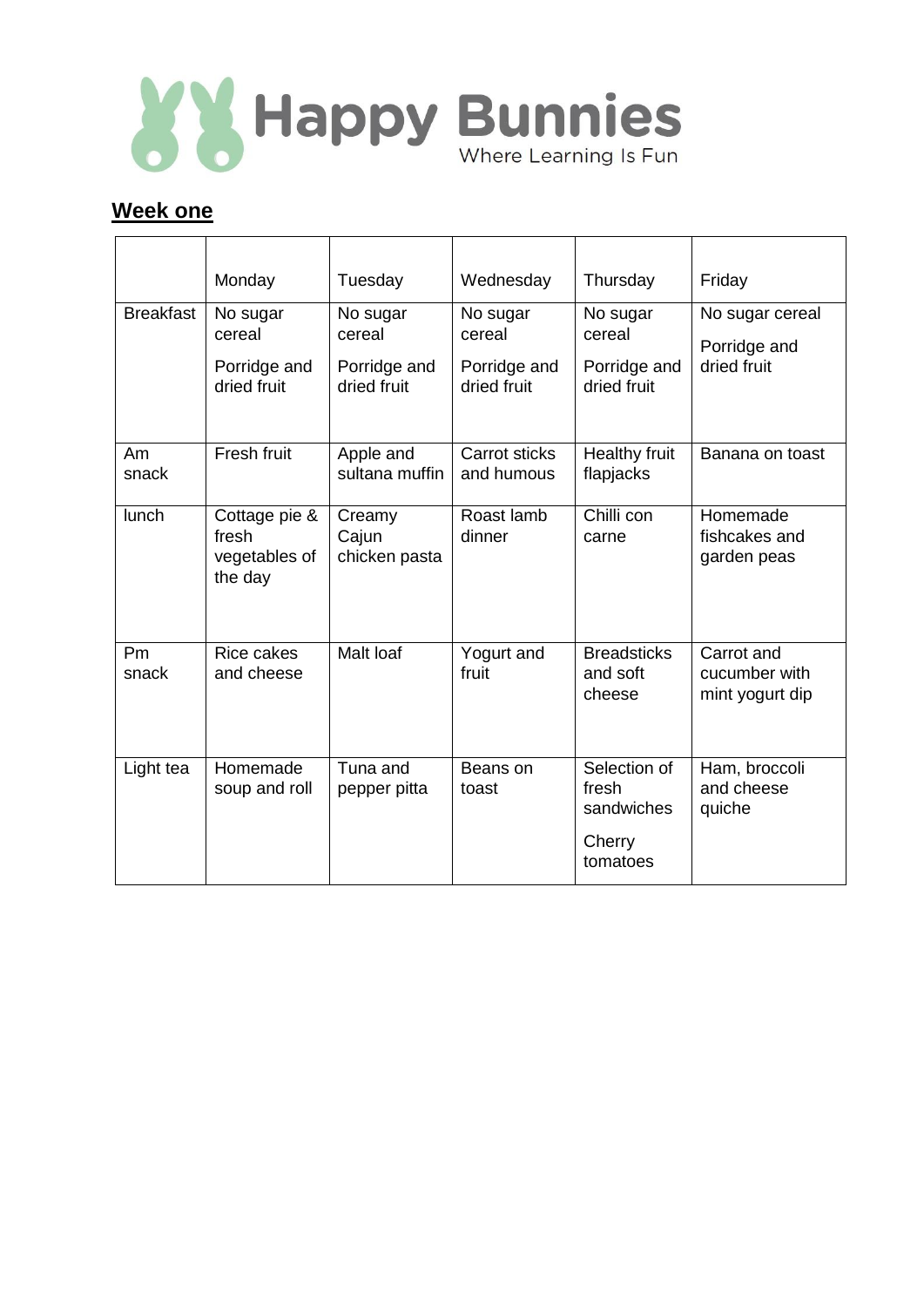

## **week 2**

|                  | Monday                                            | Tuesday                                           | Wednesday                                         | Thursday                                                  | Friday                                         |
|------------------|---------------------------------------------------|---------------------------------------------------|---------------------------------------------------|-----------------------------------------------------------|------------------------------------------------|
| <b>Breakfast</b> | No sugar<br>cereal<br>Porridge and<br>dried fruit | No sugar<br>cereal<br>Porridge and<br>dried fruit | No sugar<br>cereal<br>Porridge and<br>dried fruit | No sugar<br>cereal<br>Porridge and<br>dried fruit         | No sugar cereal<br>Porridge and<br>dried fruit |
| Am<br>snack      | Fresh fruit<br>and yogurt                         | Carrot sticks<br>and hummus                       | fruit snack<br>bars                               | Rice cakes<br>and cheese                                  | Natural yogurt<br>and blueberries              |
| lunch            | Spaghetti<br>bolognaise                           | Chinese<br>chicken and<br>veg noodles             | Roast beef<br>dinner                              | Hot pot &<br>fresh veg                                    | Fish goujons<br>peas and potato<br>wedges      |
| Pm<br>snack      | Rice cakes or<br>fruit yogurt                     | Cheddar and<br>broccoli<br>muffins                | Banana and<br>custard                             | Ginger bread<br>men<br>fresh fruit                        | Crackers and<br>cheese                         |
| Light tea        | Mackerel on<br>toast                              | Bagels and<br>soft cheese<br>with<br>cucumber     | Homemade<br>soup and roll                         | Selection of<br>fresh<br>sandwiches<br>cherry<br>tomatoes | Baked potato and<br>beans                      |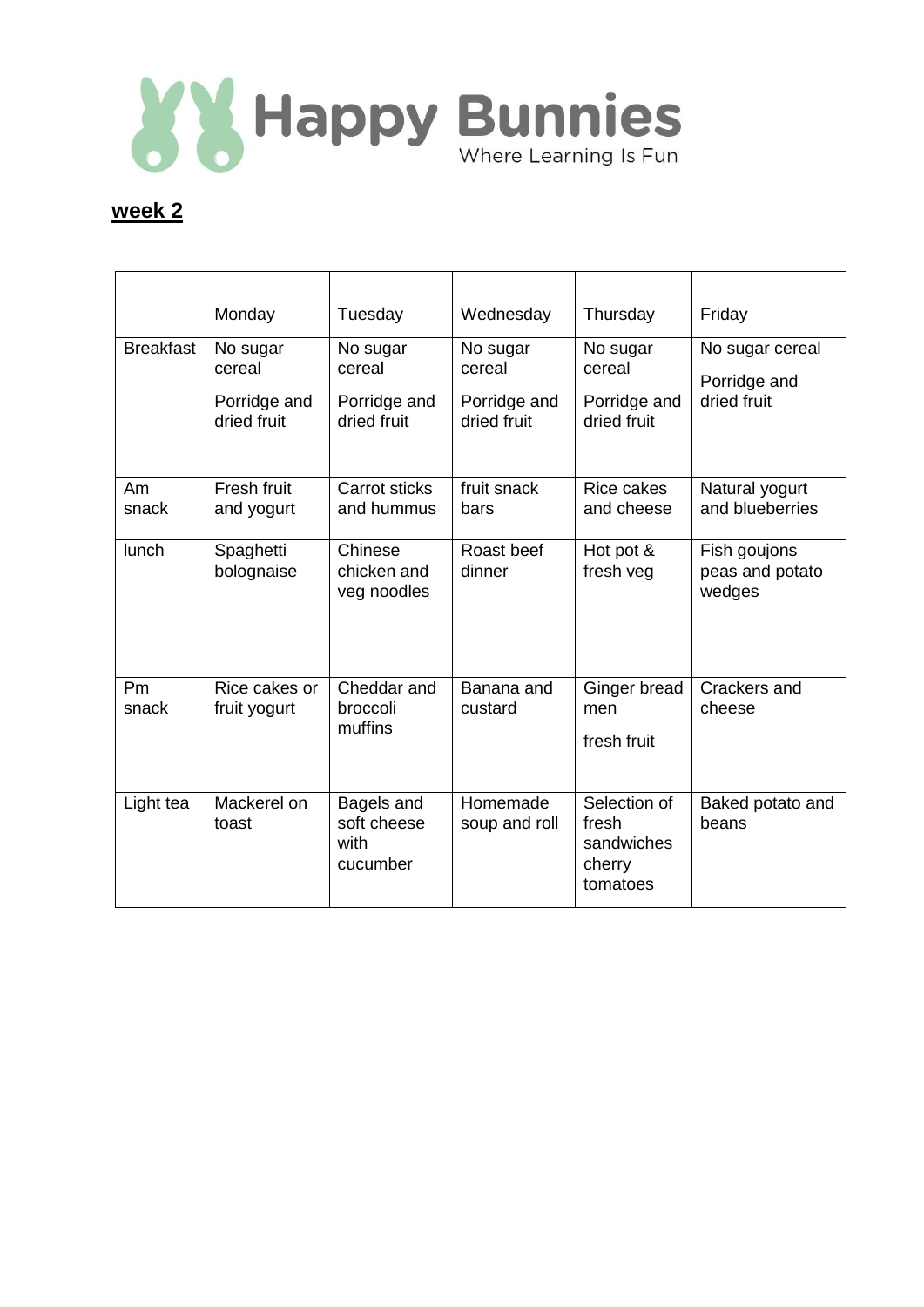

## **Week 3**

|                  | Monday                                                  | Tuesday                                           | Wednesday                                         | Thursday                                                      | Friday                                         |
|------------------|---------------------------------------------------------|---------------------------------------------------|---------------------------------------------------|---------------------------------------------------------------|------------------------------------------------|
| <b>Breakfast</b> | No sugar<br>cereal<br>Porridge and<br>dried fruit       | No sugar<br>cereal<br>Porridge and<br>dried fruit | No sugar<br>cereal<br>Porridge and<br>dried fruit | No sugar<br>cereal<br>Porridge and<br>dried fruit             | No sugar cereal<br>Porridge and<br>dried fruit |
| Am<br>snack      | Fresh fruit<br>and yogurt                               | Apple and<br>sultana muffin                       | Healthy<br>flapjacks                              | <b>Rice cakes</b><br>and cheese                               | Fresh fruit platter                            |
| <b>lunch</b>     | Lasagne<br>cherry tomato<br>garlic bread                | Fish risotto<br>ginger chilli<br>and lime         | Roast<br>chicken<br>dinner                        | Lean turkey<br>burger on a<br>bun sweet<br>potato<br>wedges   | Sausage mash<br>and veg                        |
| Pm<br>snack      | Carrot and<br>cucumber<br>sticks yogurt<br>and mint dip | Cheddar and<br>broccoli<br>muffins                | Fresh fruit<br>and yogurt                         | <b>Breadsticks</b><br>and cream<br>cheese                     | Bananas and<br>custard                         |
| Light tea        | Selection of<br>fresh wraps                             | Ham and<br>mushroom<br>quiche                     | Homemade<br>soup and roll                         | Selection of<br>fresh<br>sandwiches<br>Cucumber<br>and tomato | Baked potato and<br>cheese                     |